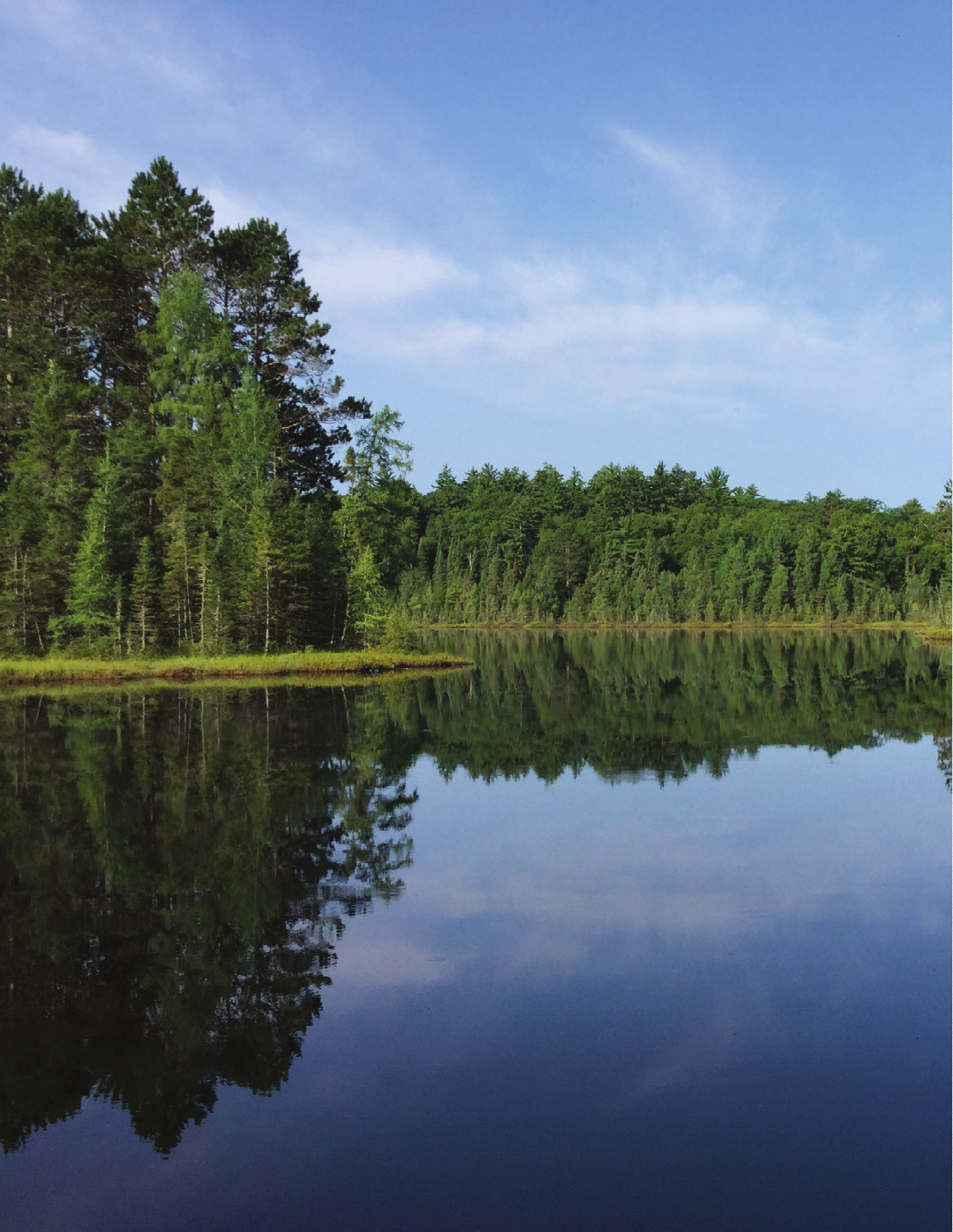# **CD** Climate Change

Climate change is and will continue to be one of the most critical factors affecting Wisconsin's forests. Adapting Wisconsin's forests to climate change will be critical. Forests are a natural way for carbon mitigation and Wisconsin has a high potential for both mitigation and adaptation actions due to its larger forested areas.

Climate change refers to the observable and predictable changes in the Earth system processes that affect Earth's climate due the relationships among greenhouse gas emissions and atmospheric concentrations of these gases. Greenhouse gases cause an imbalance of heat trapped by the atmosphere compared to an equilibrium state (Melillo, Richmond, & Yohe, 2014). Some activities, either natural or human-related, emit greenhouse gases while other processes remove these gases from the atmosphere. Currently the rate of emissions is higher and faster than the rate of removals. Processes or activities that emit greenhouse gases are called "sources" while processes that remove them from the atmosphere are called "sinks". Some examples of sources are burning of fossil fuels, crop production, livestock production, and grasslands, while examples of sinks are forests, urban trees, and wetlands.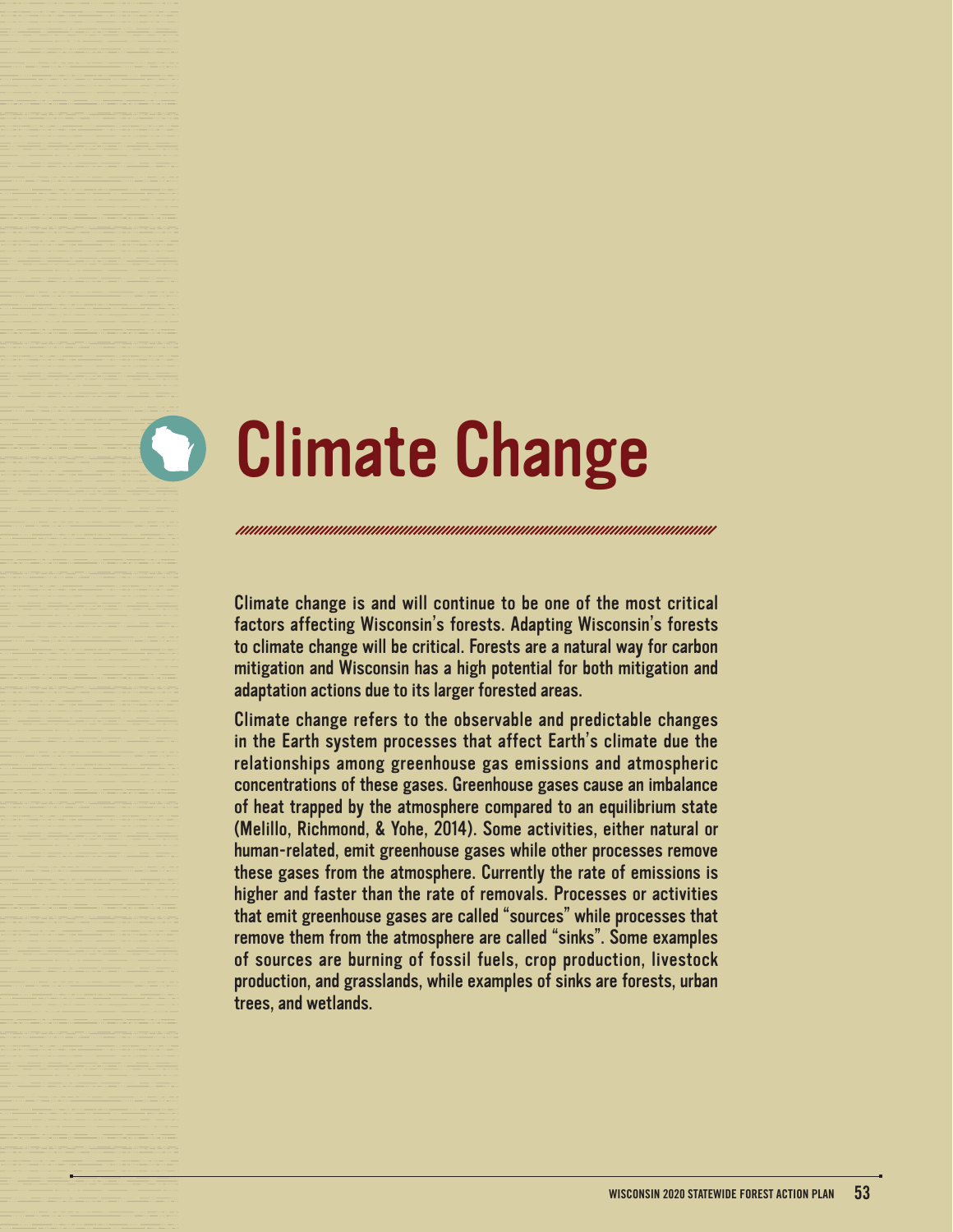## **ASSESSMENT**

#### **CLIMATE CHANGE & WISCONSIN'S FORESTS**

One of the most common and known greenhouse gases is carbon dioxide (CO<sub>2</sub>), which is removed from the atmosphere by natural processes at a rate that is roughly half of the current rate of emissions from human activities. Therefore, mitigation efforts that only stabilize global emissions will not reduce atmospheric concentrations of carbon dioxide but will only limit their rate of increase.

In the U.S., sources of carbon have been relatively stable over the last two decades, while sinks have been more variable. Studies have shown that there is a large land-use carbon sink in the United States(Birdsey, Pregitzer, & Lucier, 2006; Pacala et al., 2007; USDA, 2011). Many publications attribute this sink to forest re-growth, and the sink is projected to decline as a result of forest aging (Pan et al., 2011; Williams, Collatz, Masek, & Goward, 2012; Zhang et al., 2012; Zheng, Heath, Ducey, & Smith, 2011) and factors like drought, fire and insect infestations reducing the carbon sink of these regions. The amount of fossil fuel CO2 emissions in the U.S. over the past two decades taken up annually by U.S. land sinks is between 7% to 24%, with a best estimate of about 16% (Melillo et al., 2014; U.S. Environmental Protection Agency, 2019). Forests make up the largest portion of the U.S. carbon sinks, annually offsetting about 11 percent of the total greenhouse gas emissions in the U.S. (McNulty et al., 2018; U.S. Environmental Protection Agency, 2019).

Forests provide a unique opportunity to address climate change because they can both prevent and reduce emissions of greenhouse gases while simultaneously providing essential social, environmental, and economic benefits. Trends suggest significant emissions from forest clearing forest clearing in the early 1900s followed by a sustained period of net uptake from forest regrowth over the last 70 years. There is uncertainty as to how our environment will ultimately be affected by climate change, but the role of forests is undeniable. However, changes in climate are expected to impact the function, health, and productivity of forests, particularly in northern latitudes (Muller, Nagel, & Palik, 2019), and forest managers face many challenges associated with the uncertainty of how forests will respond to environmental changes. Strategies and actions to increase carbon storage in forests have been identified and can accessed through the Climate Change Response Framework website (Northern Institute of Applied Climate Science, 2020; Ontl et al., 2020).

Wisconsin's climate is changing, and forests will respond to these changes in a variety of ways. The Wisconsin Initiative on Climate Change Impacts (WICCI), an expert panel of forest researchers and managers, compiled information on climate change in their "Wisconsin's Changing Climate: Impacts and Adaptation" report (WICCI, 2011). Additionally, a collaborative assessment from the Nelson Institute for Environmental Studies, University of Wisconsin-Madison and the Wisconsin Department of Natural Resources was completed, "Climate Wisconsin 2050 – Scenarios of a State of Change: Forestry" (Handler, 2016). Also available is a technical report compiled by the USDA "Forest Ecosystem Vulnerability Assessment and Synthesis for Northern Wisconsin and Western Upper Michigan" (Janowiak et al., 2014). The highlights from these reports are:

- Temperatures have already warmed by about 2° F in Wisconsin and winters have warmed about twice as much as other seasons. Temperatures are projected to increase 3 to 9° F over the next century.
- Warmer temperatures have an impact on snowfall, snowpack, frozen ground, growing season length, drought stress, earlier springs, and possibly other unforeseeable changes. This has implications for forestry activities that require frozen ground to avoid negative impacts to soils, water, or impacts to sensitive species.
- Currently, Wisconsin already receives about 2 inches more annual precipitation than in the earlier 1900s and the projection is to continue to increase by another 1 to 3 inches by the end of the century. Most of the increases will be concentrated in spring and winter and from heavier rainfall events, which have impacts on soil moisture, depth of snowpack, frozen ground duration, flooding, and surface runoff.
- Wisconsin's growing season has already increased by almost two weeks over the past 70 years and this trend is expected to continue by 14 to 49 days by the end of the century. A longer growing season has both advantages and disadvantages depending on the species and if the trees acquire the additional water and nutrients needed. Earlier warm temperatures will lead to trees breaking dormancy sooner, creating a greater risk for frost damage. Due to these changes, some forest types could have their ranges expand or contract. Central Hardwoods may expand their range, although it is uncertain how this forest type will be affected by much wetter or much drier conditions. Boreal species are at risk due to warmer winter temperatures and possible late summer droughts. Jack pine could be resil-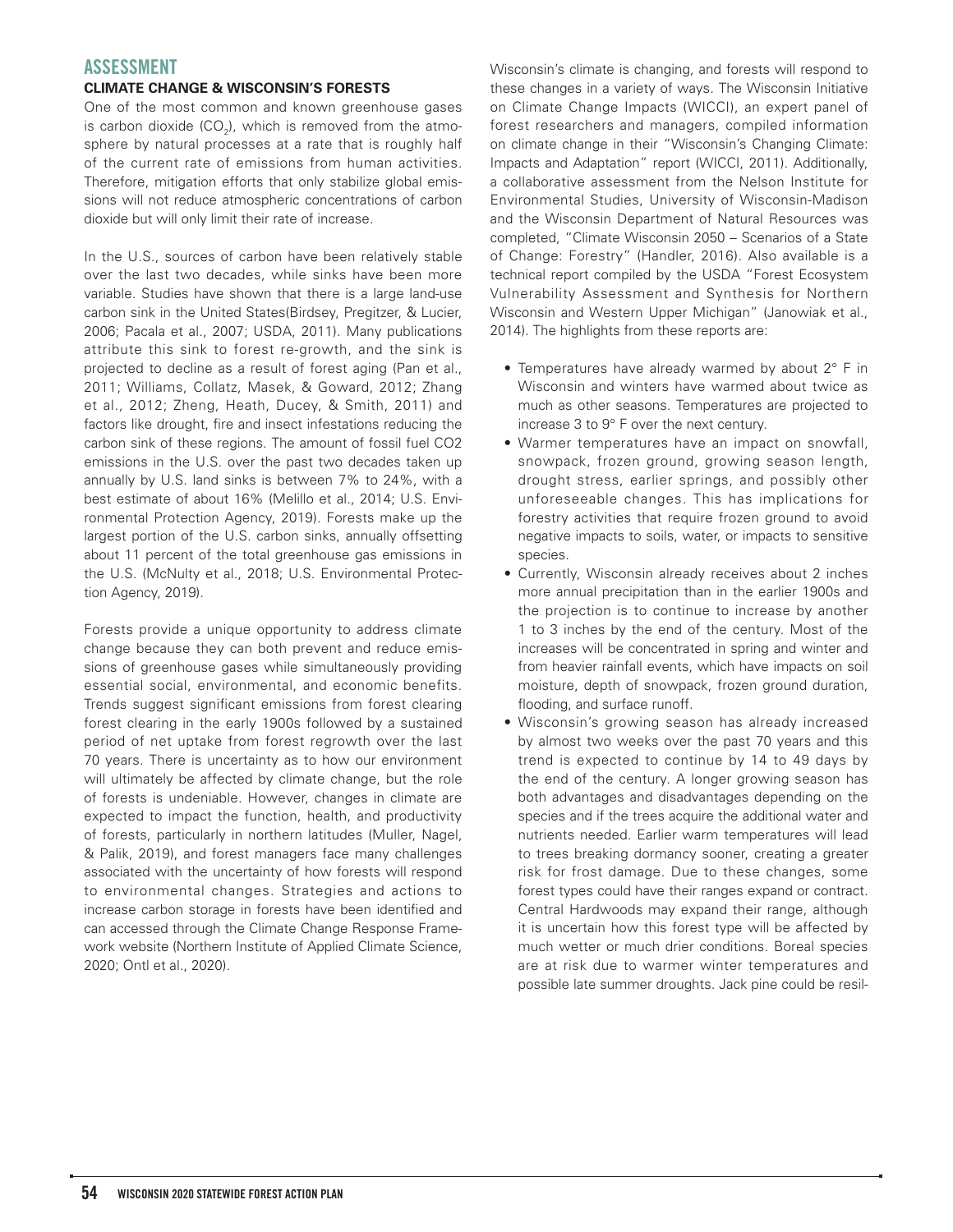ient because it's adapted to extremely dry sandy sites and not so dependent on climate. Conifer lowlands are vulnerable due to sensitivity to changes in water tables and snow cover. Urban forests can respond well if cities replant with species suited to warmer temperatures.

- White-tailed deer are expected to benefit from warmer winters and reduced snow depth, which can result in greater impacts on forests across Wisconsin. Heavy browsing of some species that are anticipated to gain suitable habitat with warmer temperatures, such as sugar maple, white oak, and northern red oak, can limit their actual ability to increase on the landscape. While other species that are not browsed so heavily, such as ironwood and black cherry or invasive species, like buckthorn or Japanese barberry, can be favored.
- Young forests may be vulnerable due to stress and mortality from changing temperature and precipitation patterns, which may result in lower natural regeneration.
- Stress will increase from forest pests, diseases, and non-native species.
- Habitat suitability will be altered for many species.
- Wildfires are expected to increase in both frequency and intensity and therefore burn more acres, particularly in boreal and temperate conifer forests. However, more wildfire could be beneficial for some forest types, such as jack pine and other fire-dependent systems.

#### **MITIGATION & ADAPTATION**

When discussing climate change, two terms are often discussed: mitigation and adaptation. Mitigation refers to actions that are aimed at reducing carbon dioxide and other heat-trapping gases emissions. Adaptation requires identifying and preparing for changes that are likely to occur due to raising temperatures.

Lage-scale adaptation can be a complex and costly process that crosses both spatial and temporal scales and purposes (Wang, Zhao, & Wang, 2018), but some adaptation practices may be simpler and less costly (Northern Institute of Applied Climate Science, 2020). Even though the estimated cost to address adaptation in the United States alone could reach tens of billions per year (Sussman et al., 2014), when weighing the risks of climate change, adaptation can still effectively reduce the risk imposed by climate change despite perceived difficulties (Fankhauser, 2017). 10 basic strategies have been described by NIACS (Swanston et al., 2016) and include:

- Sustain fundamental ecological functions.
- Maintain or improve the ability of forests to resist pests and pathogens.
- Reduce the risk and long-term impacts of severe disturbances.
- Maintain or create refugia.
- Maintain and enhance species and structural diversity.
- Increase ecosystem redundancy across the landscape.
- Promote landscape connectivity.
- Maintain and enhance genetic diversity.
- Facilitate community adjustments through species transitions.
- Realign ecosystems after disturbance.

In sum, adaptation is important, relevant, challenging, and public policy is highly important in promoting healthy adaptation (Fankhauser, 2017; Wang et al., 2018).

As described above, forests are a great warehouse of carbon and can be used as one of several mitigation tools. Tree biomass is approximately 50 percent carbon, based on dry weight. This mass of carbon has become an important part of forest resource reporting in recent years primarily because forests sequester carbon from the atmospheric greenhouse gas carbon dioxide, which is linked to global climate change. Among terrestrial ecosystems, forests contain the largest reserves of sequestered carbon. Forests with more biomass (typically older forests that are fully stocked and have larger trees) store more carbon than forests with less biomass. Regional and national greenhouse gas reporting forums include forest carbon stocks because increases in forest carbon stock represent quantifiable partial offsets to other greenhouse gas emissions. Lumber and engineered wood products are important product pools and their use displaces the consumption of more fossil-fuel intensive products.

In Wisconsin, soil organic carbon accounts for an estimated 64 percent of forest carbon and live trees account for 24 percent of forest carbon stocks (Figure 14). Fourteen percent of live tree carbon is in the wood and bark of the bole of trees at least 5 inches in diameter. Deforestation and land use change causes rapid loss of carbon contained in forested soils. It may take decades to restore those carbon stocks as deforested areas are reforested. We can aid mitigation efforts by using forest biomass as a feedstock for bioenergy, substituting for an equivalent amount of fossil fuel energy, and avoiding the associated emissions (Keith, Lindenmayer, Macintosh, & Mackey, 2015).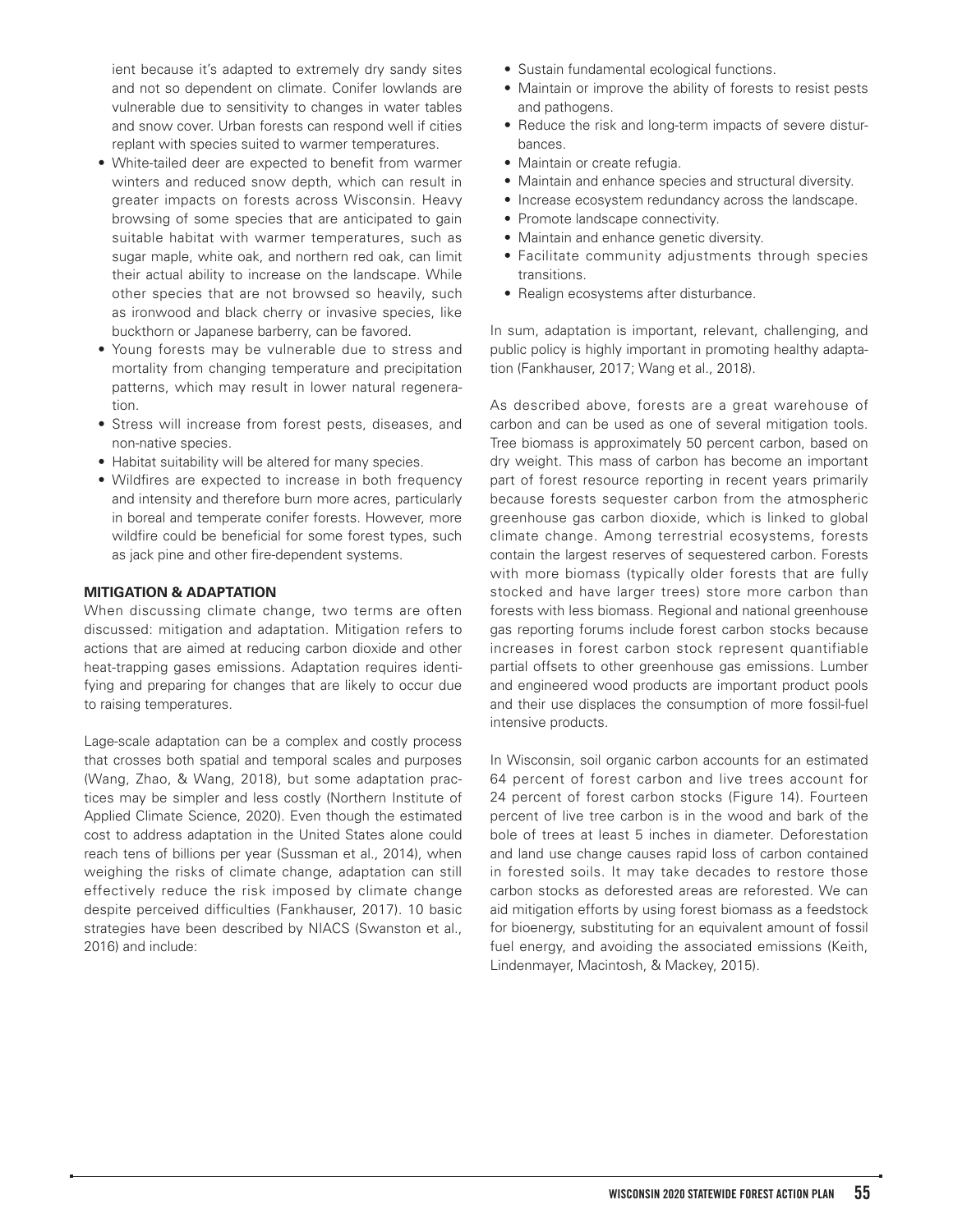The carbon pools discussed here include living plant biomass (live trees ≥1-inch d.b.h. and understory vegetation), dead wood and litter (standing dead trees, down dead wood, and forest floor litter – i.e., non-living plant material), and soil organic matter exclusive of coarse roots and estimated to a depth of 1 meter. Carbon estimates, by ecosystem pool, are based on sampling and modeling. For additional information on current approaches to determining forest carbon stocks see the "Inventory of U.S. Greenhouse Gas Emissions and Sinks – 1990-2017" report (United States Environmental Protection Agency, 2019).

Active management can lessen the impacts of climate change. According to the United Nations Intergovernmental Panel on Climate Change (IPCC), the most cost-effective mitigation options in forestry are afforestation, sustainable forest management and reducing deforestation (IPCC, 2014). Similarly, the Second State of the Carbon Cycle report suggests that key opportunities in carbon management include avoiding deforestation, promoting afforestation and harvest removals directed towards clean energy solutions

(Domke et al., 2018); and the Northern Institute of Applied Climate Science has identified important strategies for forest carbon management including: maintaining or increasing forested cover, ecological function, forest resiliency, carbon stocks, sequestration capacity; prioritizing management; and reducing carbon losses from natural disturbances (Northern Institute of Applied Climate Science, 2020; Ontl et al., 2020). Resources currently available to aid forest managers in adaptation best practices include:

- The Wisconsin Initiative on Climate Change Impacts: https://www.wicci.wisc.edu/publications.php
- Forest Adaptation Resources: Climate Change Tools and Approaches for Land Managers, 2nd edition (Swanston et al., 2016).
- USDA Forest Service Climate Change Resource Center: https://www.fs.usda.gov/ccrc/
- Climate Change Response Framework: https://forestadaptation.org
- Forest-Climate working group: https://www.americanforests.org/our-work/forest-policy/fcwg/



**Figure 14:** Percentage of forest carbon stocks within each forest ecosystem component, Wisconsin, 2017. Source: U.S. Forest Service, 2017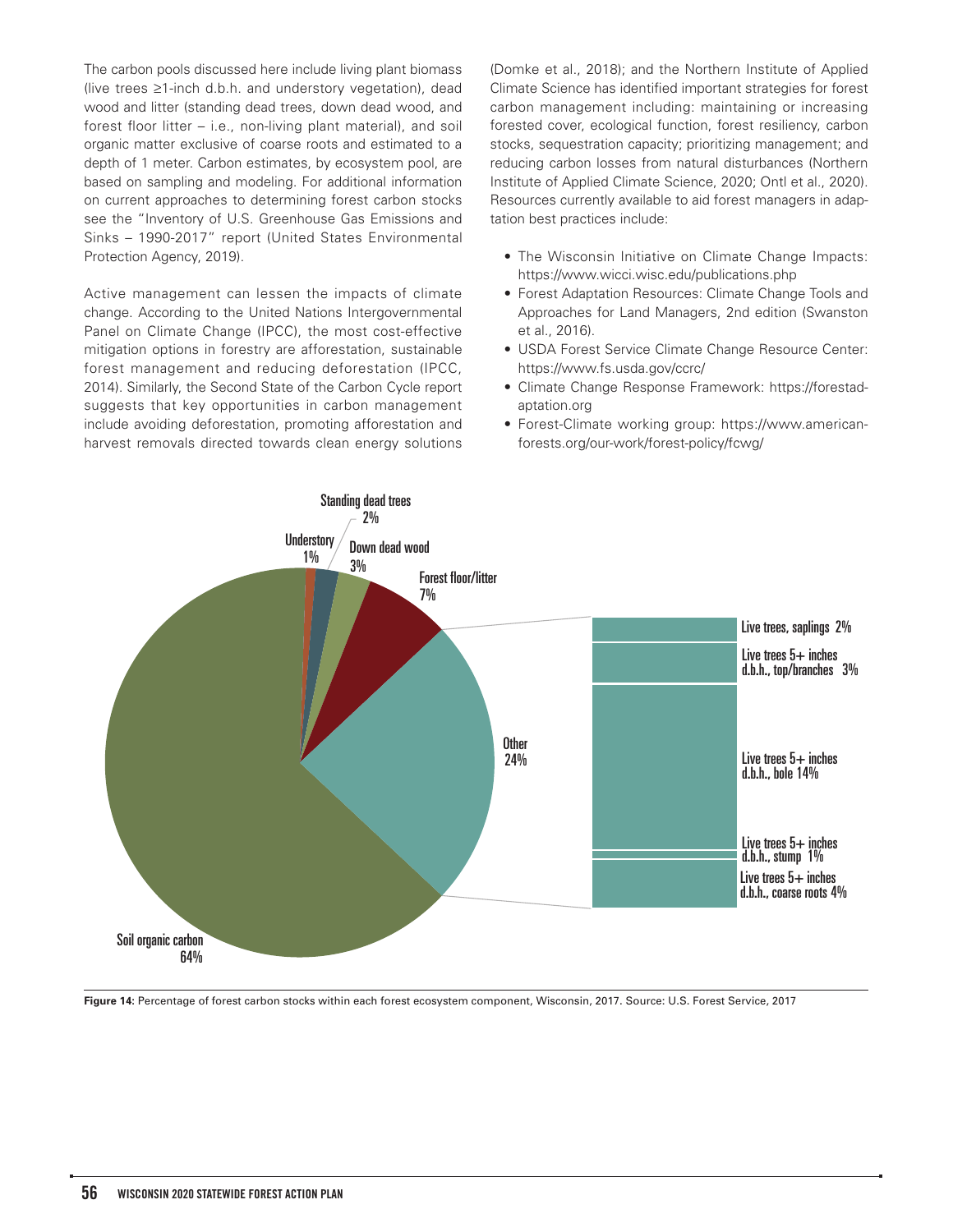# **Climate Change: CONDITIONS & TRENDS**

- **•** Forest pests and diseases may be more damaging in stressed forests. Current natural pests could expand their range and new pests and/or pathogens may enter Wisconsin in the future. 2
- **•** Invasive species will disproportionally benefit from warmer and wetter conditions because of their naturally more aggressive ability to colonize and exploit changed or disturbed areas.<sup>2</sup>
- **•** Increased frequency and severity of catastrophic events may result in increased damage to forests, altered forest soils, loss of forest productivity and changes in forest composition.<sup>2</sup>
- **•** Forested land cover can help mitigate the effects of climate change by providing soil protection, diminishing rain impact and runoff, by holding more water in the ground and by sequestering carbon.  $1<sup>3</sup>$
- Climate change may result in the need to adapt current management strategies. <sup>1, 2, 3</sup>
- **•** Forest management goals and outcomes may become less predictable and forestry investments may be riskier. 2
- **•** With an expected decrease in frozen ground duration, certain forest management activities could become more limited.<sup>2</sup>
- In cases where forest simplification has occurred, these forests may be less resilient to the effects of climate change. <sup>2</sup>
- Adaptation can provide our forests the best chance for success considering the plausible future risks. <sup>1, 3</sup>
- **•** Long-term increases in forest area and growing-stock volume in Wisconsin have allowed forest carbon storage to increase. 1, 3
- **•** An important factor in maintaining and increasing carbon stocks is maintaining current forests as forests, and maintaining a balanced distribution of forest types, ages and size classes. Older forests systems with large trees generally store more carbon than younger forests and should be well represented on the landscape.<sup>1, 3</sup>
- The largest losses of carbon occur when forested land is converted to other land uses.<sup>1, 3</sup>
- **•** Active forest management, including the use of durable wood products, can increase the amount of greenhouse gas emissions that are offset from our forests and lessen this impacts of climate change, creating win-win scenarios with multiple benefits.<sup>1, 3</sup>
- There is a growing opportunity for Wisconsin's forests to capture carbon on voluntary or direct sale markets. <sup>1, 3</sup>

## **PRIORITY ISSUE**

Climate change priority issue is described in the Priority Landscapes and Issues portion of the plan.

# **GOALS AND STRATEGIES**

Goals and strategies are captured in subject areas throughout the plan. Many goals highlighted in one section of this document are pertinent to other sections. A list of all goals and strategies, including other goals related to Climate Change, is included in the Summary of Goals and Strategies section.

## **GOAL J: FORESTS ARE RESILIENT AND ADAPTABLE TO FUTURE CONDITIONS.**

**Strategies** 

- 1. Manage forests so that there is a diversity of species, age, and size classes to maintain healthy productive forests to be more resilient.
- 2. Identify and fill knowledge gaps in climate change research.
- 3. Maintain current forested areas and avoid land use conversion, particularly of unique, sensitive, and at-risk communities to increase diversity and resilience under a changing climate.
- 4. Promote landscape connectivity for more resilient and adapted ecosystems, by reducing fragmentation and

creating corridors through reforestation, afforestation, or restoration.

- 5. Plan for and respond to severe disturbances to reduce risk and long-term impacts of increasing and more intense hazards.
- 6. Plan for and respond to shorter periods of frozen ground.
- 7. Reduce the impacts of current biological stressors and monitor the spread of insects and diseases that are not yet found in Wisconsin but can due to a more favorable changing climate.
- 8. Develop and support training opportunities for forest managers and landowners on managing their forests for resiliency.
- 9. Increase management capacity by encouraging partnerships at different levels, from federal to local stakeholders.
- 10.Promote public awareness and education on climate change related issues.
- 11.Use best available science and research on climate change adaptation strategies to guide forest management.
- 12.Identify, conserve, and manage diverse forest genetic resources that are adaptable for future climatic conditions and maintain forest productivity and health.